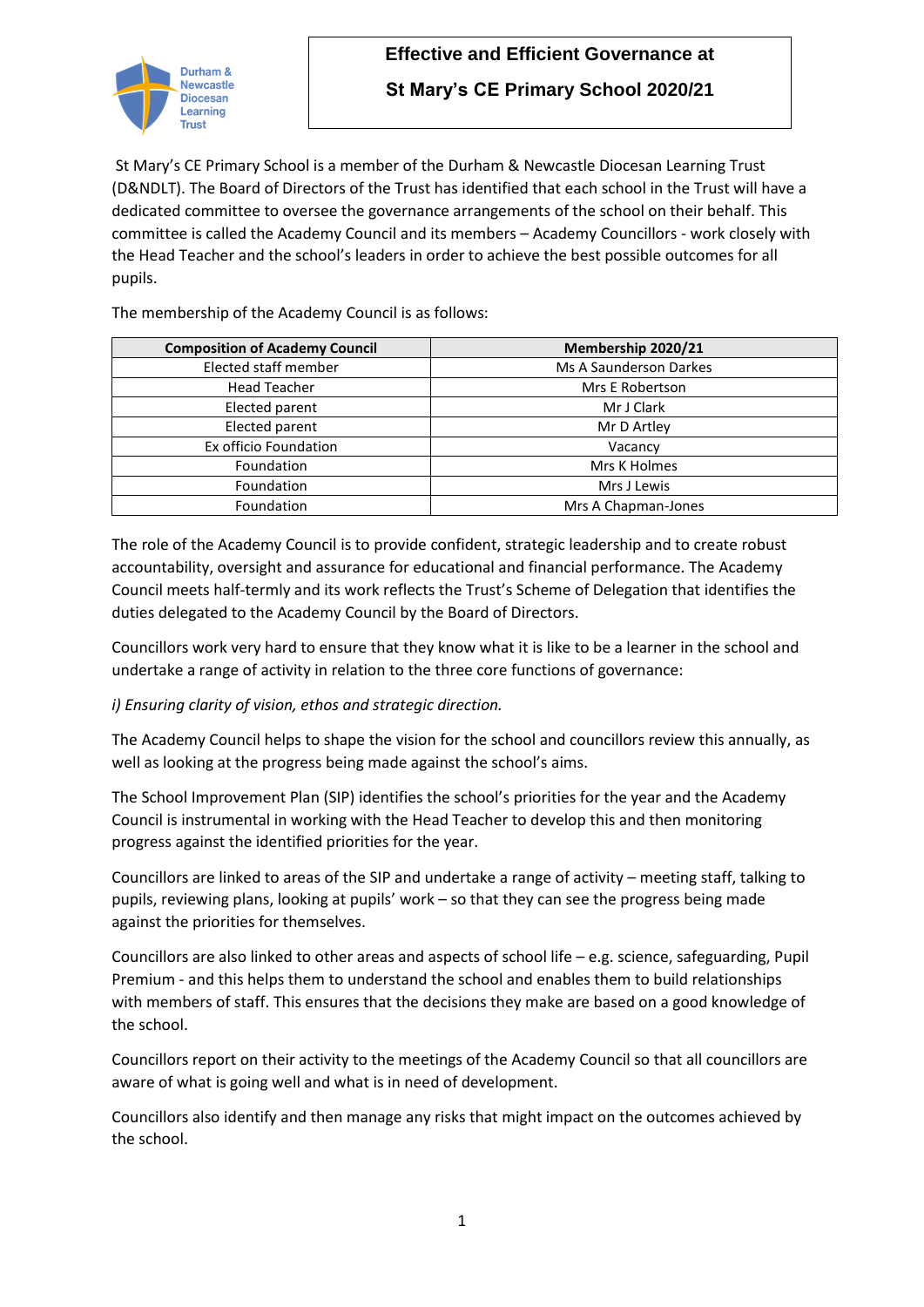

# **Effective and Efficient Governance at**

### **St Mary's CE Primary School 2020/21**

*ii) Holding school leaders to account for the educational performance of the organisation and its pupils, and the performance management of staff.* 

Councillors act as critical friends to the Head Teacher and are always striving to ensure that the school is doing the best it can for every pupil.

Councillors look at the information provided by the school on the progress and attainment of pupils and challenge the Head Teacher when performance appears to be uneven or inconsistent. They ask about the organisation of the curriculum and the quality of teaching in the school. They make sure that the school has a robust system in place for the performance management of staff. Councillors rely on the Trust to undertake the performance management of the Head Teacher on their behalf.

Councillors look at a range of external data and information to see how their school compares to local and national benchmarks. They also look at the reports of external partners about their school so that they have as wide a view as possible of how their school is performing.

*iii)* Overseeing the financial performance of the organisation and ensuring that money is well spent *for the benefit of all pupils.*

Councillors are involved in discussion about the projected budget for the year but the final decision on the school's budget is taken by the Board of Directors. Councillors then receive regular updates on the progress of the budget for the year and challenge where there appears to be variations in what has been spent compared to what was expected to be spent.

Councillors also receive information about the school's plan for spending its Pupil Premium grant and PE and Sport grant. The school provides regular updates on the impact of these plans to meetings of the Academy Council.

Impact of the work of the Academy Council The school has a clear vison for the future that is understood by all members of the school community. Councillors know their school well and are clear about the school's priorities for improvement. Budget spending is closely linked to these priorities and councillors' challenge and support in meetings helps to ensure that the school has a clear focus on the best possible outcomes for every learner. Councillors ensure that staff and pupils have a safe and secure learning environment. Councillors have worked hard to support the Head Teacher and staff during the current pandemic in making sure the school is safe for those pupils who have attended.

As well as attending business meetings of the Academy Council, councillors also attend regular training and development sessions. These relate to either the development of the Academy Council as a whole or to the personal development of individual councillors. All councillors are expected to undertake a two-year cycle of Trust-identified training. Councillors can also access on-line training as members of the National Governance Association. Newly appointed councillors receive a planned programme of induction support.

The Academy Council is always trying to improve what it does and an annual self-evaluation takes place at which councillors decide, in terms of governance, what has gone well during the year and what the areas of focus need to be for the following year. This is based on the criteria for effective governance identified in the *Governance Handbook* (DfE).

The Academy Council has the following as its areas of focus for 2020/21: